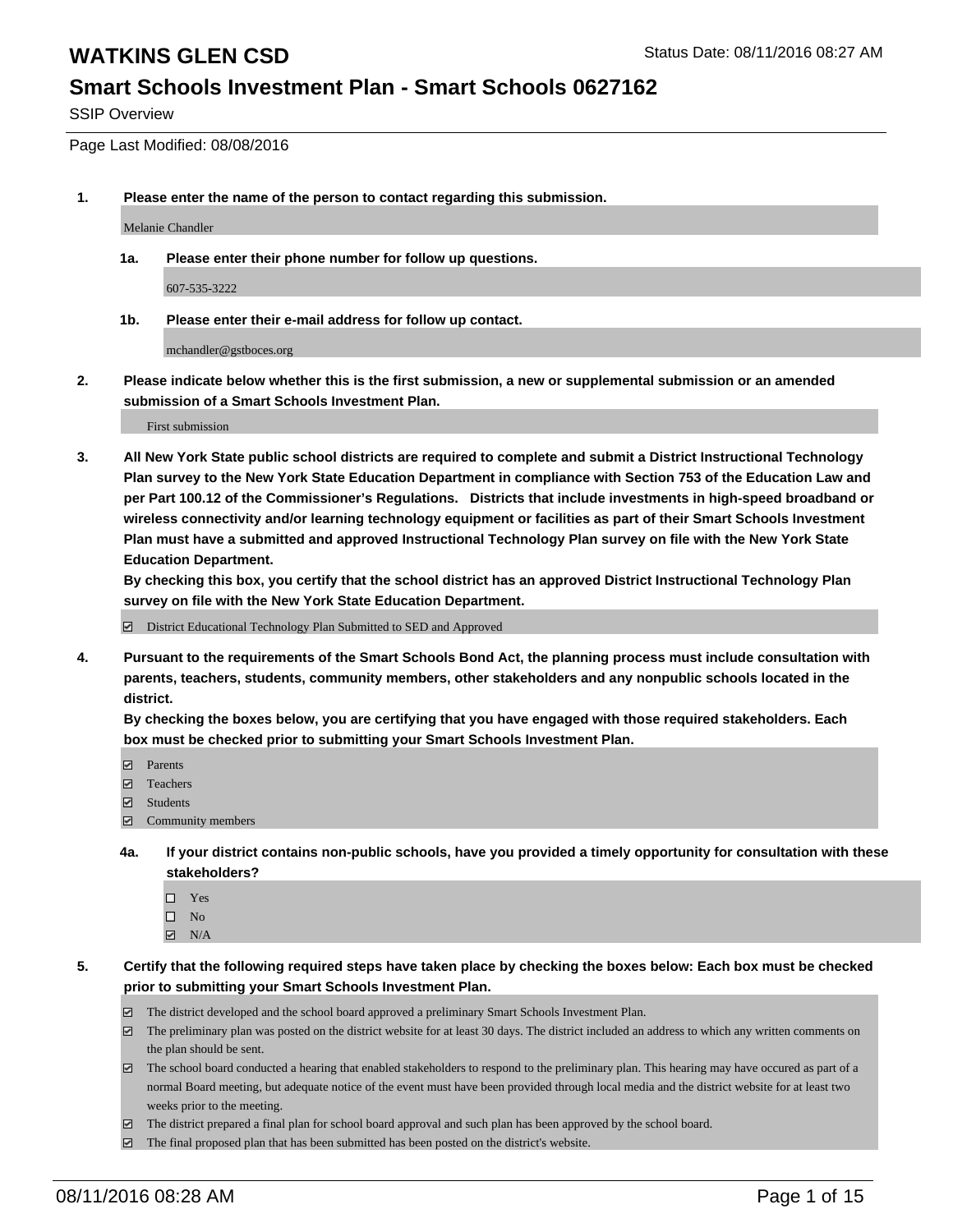### **Smart Schools Investment Plan - Smart Schools 0627162**

SSIP Overview

Page Last Modified: 08/08/2016

**5a. Please upload the proposed Smart Schools Investment Plan (SSIP) that was posted on the district's website. Note that this should be different than your recently submitted Educational Technology Survey. The Final SSIP, as approved by the School Board, should also be posted on the website and remain there during the course of the projects contained therein.**

SSIP Website.pdf

**6. Please enter an estimate of the total number of students and staff that will benefit from this Smart Schools Investment Plan based on the cumulative projects submitted to date.**

1,331

**7. An LEA/School District may partner with one or more other LEA/School Districts to form a consortium to pool Smart Schools Bond Act funds for a project that meets all other Smart School Bond Act requirements. Each school district participating in the consortium will need to file an approved Smart Schools Investment Plan for the project and submit a signed Memorandum of Understanding that sets forth the details of the consortium including the roles of each respective district.**

 $\Box$  The district plans to participate in a consortium to partner with other school district(s) to implement a Smart Schools project.

#### **8. Please enter the name and 6-digit SED Code for each LEA/School District participating in the Consortium.**

| <b>Partner LEA/District</b> | <b>ISED BEDS Code</b> |
|-----------------------------|-----------------------|
| (No Response)               | (No Response)         |

**9. Please upload a signed Memorandum of Understanding with all of the participating Consortium partners.**

(No Response)

**10. Your district's Smart Schools Bond Act Allocation is:**

\$1,167,539

**11. Enter the budget sub-allocations by category that you are submitting for approval at this time. If you are not budgeting SSBA funds for a category, please enter 0 (zero.) If the value entered is \$0, you will not be required to complete that survey question.**

|                                       | Sub-        |
|---------------------------------------|-------------|
|                                       | Allocations |
| <b>School Connectivity</b>            | $\mathbf 0$ |
| Connectivity Projects for Communities |             |
| Classroom Technology                  | 527,500     |
| Pre-Kindergarten Classrooms           |             |
| Replace Transportable Classrooms      | Û           |
| High-Tech Security Features           |             |
| Totals:                               | 527,500.00  |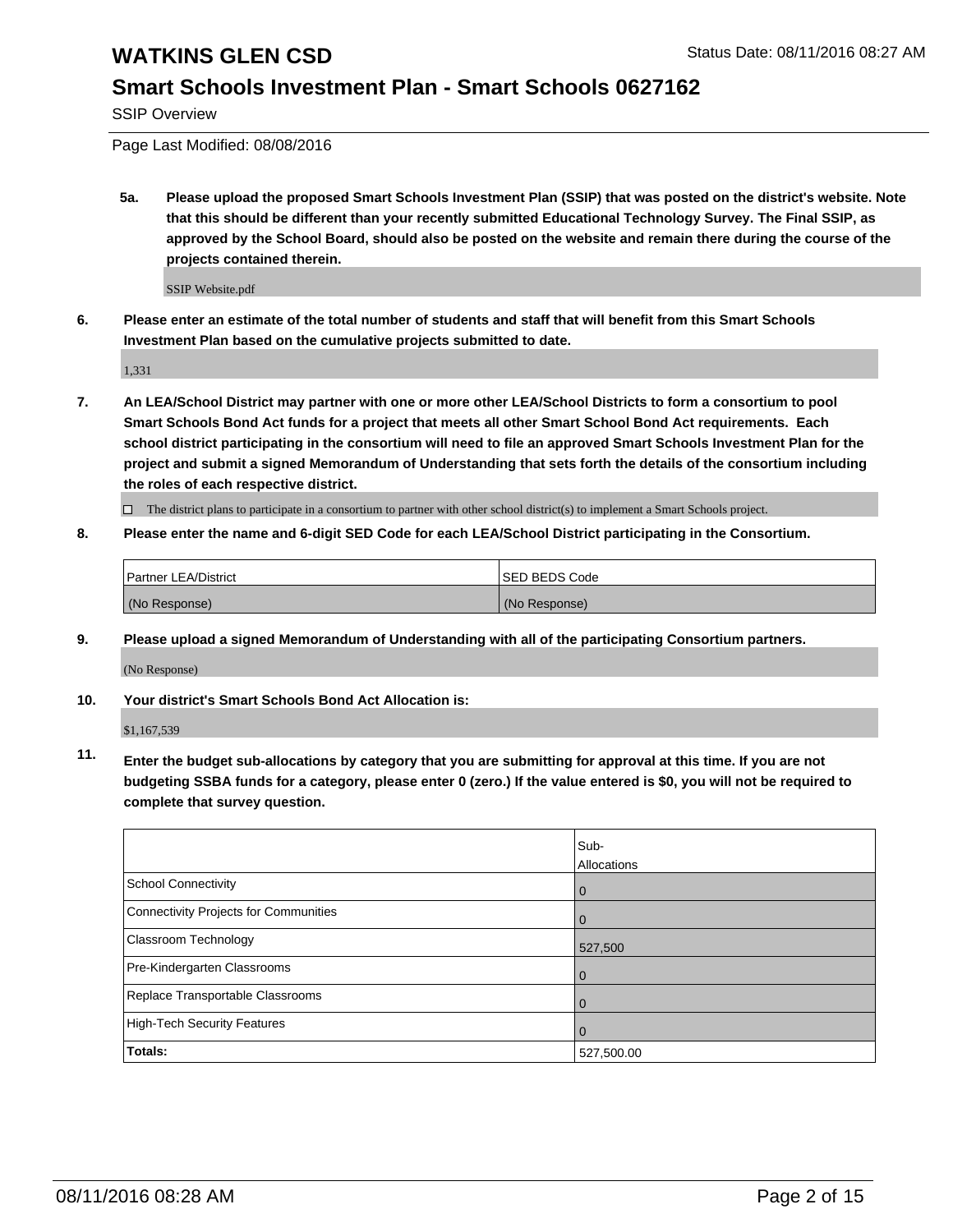### **Smart Schools Investment Plan - Smart Schools 0627162**

School Connectivity

Page Last Modified: 08/08/2016

- **1. In order for students and faculty to receive the maximum benefit from the technology made available under the Smart Schools Bond Act, their school buildings must possess sufficient connectivity infrastructure to ensure that devices can be used during the school day. Smart Schools Investment Plans must demonstrate that:**
	- **sufficient infrastructure that meets the Federal Communications Commission's 100 Mbps per 1,000 students standard currently exists in the buildings where new devices will be deployed, or**
	- **is a planned use of a portion of Smart Schools Bond Act funds, or**
	- **is under development through another funding source.**

**Smart Schools Bond Act funds used for technology infrastructure or classroom technology investments must increase the number of school buildings that meet or exceed the minimum speed standard of 100 Mbps per 1,000 students and staff within 12 months. This standard may be met on either a contracted 24/7 firm service or a "burstable" capability. If the standard is met under the burstable criteria, it must be:**

**1. Specifically codified in a service contract with a provider, and**

**2. Guaranteed to be available to all students and devices as needed, particularly during periods of high demand, such as computer-based testing (CBT) periods.**

**Please describe how your district already meets or is planning to meet this standard within 12 months of plan submission.**

(No Response)

- **1a. If a district believes that it will be impossible to meet this standard within 12 months, it may apply for a waiver of this requirement, as described on the Smart Schools website. The waiver must be filed and approved by SED prior to submitting this survey.**
	- $\Box$ By checking this box, you are certifying that the school district has an approved waiver of this requirement on file with the New York State Education Department.
- **2. Connectivity Speed Calculator (Required)**

|                  | l Number of<br>Students | Multiply by<br>100 Kbps | Divide by 1000 Current Speed<br>to Convert to<br>Required<br>lSpeed in Mb | lin Mb | <b>I</b> Expected<br>Speed to be<br>Attained Within   Required<br>12 Months | Expected Date<br>l When<br>Speed Will be<br>l Met |
|------------------|-------------------------|-------------------------|---------------------------------------------------------------------------|--------|-----------------------------------------------------------------------------|---------------------------------------------------|
| Calculated Speed | 1.094                   | 109.400                 | 109.4                                                                     | 10000  | 10000                                                                       | already have                                      |

**3. Describe how you intend to use Smart Schools Bond Act funds for high-speed broadband and/or wireless connectivity projects in school buildings.**

(No Response)

**4. Describe the linkage between the district's District Instructional Technology Plan and the proposed projects. (There should be a link between your response to this question and your response to Question 1 in Part E. Curriculum and Instruction "What are the district's plans to use digital connectivity and technology to improve teaching and learning?)**

(No Response)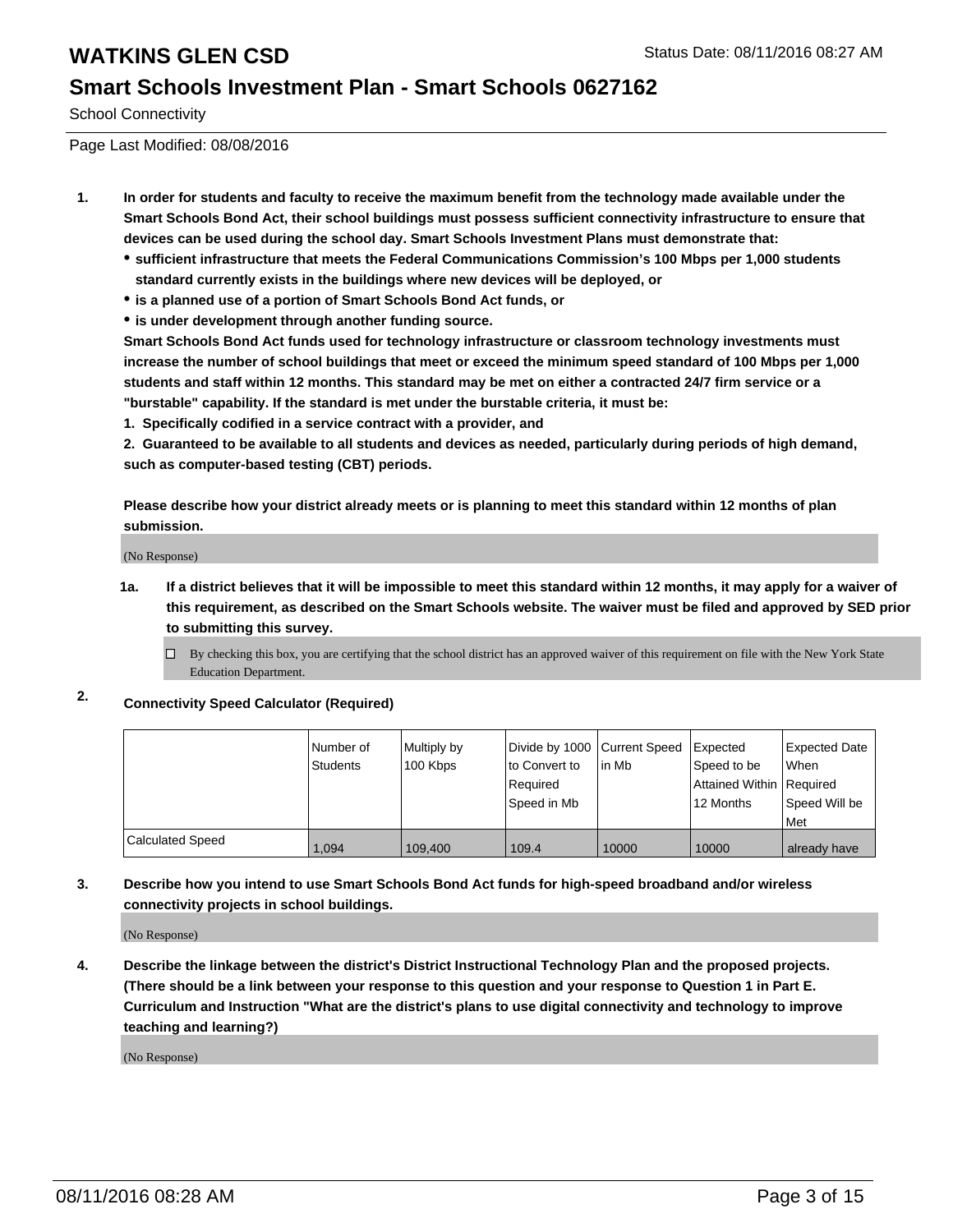### **Smart Schools Investment Plan - Smart Schools 0627162**

School Connectivity

Page Last Modified: 08/08/2016

**5. If the district wishes to have students and staff access the Internet from wireless devices within the school building, or in close proximity to it, it must first ensure that it has a robust Wi-Fi network in place that has sufficient bandwidth to meet user demand.**

**Please describe how you have quantified this demand and how you plan to meet this demand.**

(No Response)

**6. As indicated on Page 5 of the guidance, the Office of Facilities Planning will have to conduct a preliminary review of all capital projects, including connectivity projects.**

| Project Number |  |
|----------------|--|
|                |  |
| (No Response)  |  |

**7. Certain high-tech security and connectivity infrastructure projects may be eligible for an expedited review process as determined by the Office of Facilities Planning.**

**Was your project deemed eligible for streamlined review?**

(No Response)

**8. Include the name and license number of the architect or engineer of record.**

| <i>Name</i>   | License Number |
|---------------|----------------|
| (No Response) | (No Response)  |

**9. If you are submitting an allocation for School Connectivity complete this table. Note that the calculated Total at the bottom of the table must equal the Total allocation for this category that you entered in the SSIP Overview overall budget.** 

|                                            | Sub-          |
|--------------------------------------------|---------------|
|                                            | Allocation    |
| Network/Access Costs                       | (No Response) |
| <b>Outside Plant Costs</b>                 | (No Response) |
| School Internal Connections and Components | (No Response) |
| Professional Services                      | (No Response) |
| Testing                                    | (No Response) |
| <b>Other Upfront Costs</b>                 | (No Response) |
| <b>Other Costs</b>                         | (No Response) |
| Totals:                                    |               |

| Select the allowable expenditure | litem to be purchased | Quantity      | Cost per Item | <b>Total Cost</b> |
|----------------------------------|-----------------------|---------------|---------------|-------------------|
| type.                            |                       |               |               |                   |
| Repeat to add another item under |                       |               |               |                   |
| each type.                       |                       |               |               |                   |
| (No Response)                    | (No Response)         | (No Response) | (No Response) | (No Response)     |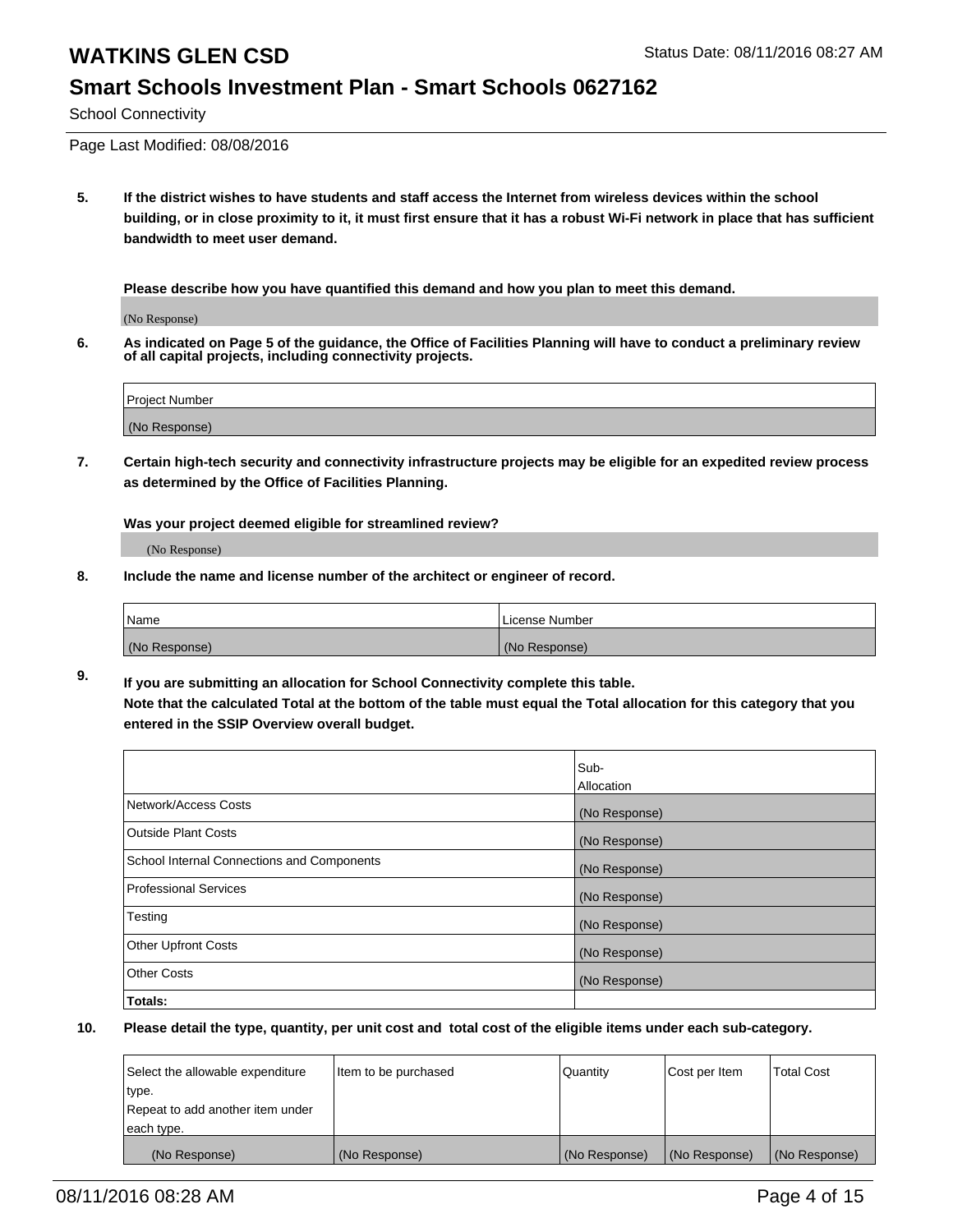### **Smart Schools Investment Plan - Smart Schools 0627162**

Community Connectivity (Broadband and Wireless)

Page Last Modified: 08/08/2016

**1. Describe how you intend to use Smart Schools Bond Act funds for high-speed broadband and/or wireless connectivity projects in the community.**

(No Response)

**2. Please describe how the proposed project(s) will promote student achievement and increase student and/or staff access to the Internet in a manner that enhances student learning and/or instruction outside of the school day and/or school building.**

(No Response)

**3. Community connectivity projects must comply with all the necessary local building codes and regulations (building and related permits are not required prior to plan submission).**

 $\Box$  I certify that we will comply with all the necessary local building codes and regulations.

**4. Please describe the physical location of the proposed investment.**

(No Response)

**5. Please provide the initial list of partners participating in the Community Connectivity Broadband Project, along with their Federal Tax Identification (Employer Identification) number.**

| Project Partners | l Federal ID # |
|------------------|----------------|
| (No Response)    | (No Response)  |

**6. If you are submitting an allocation for Community Connectivity, complete this table. Note that the calculated Total at the bottom of the table must equal the Total allocation for this category that you**

**entered in the SSIP Overview overall budget.**

|                             | Sub-Allocation |
|-----------------------------|----------------|
| Network/Access Costs        | (No Response)  |
| <b>Outside Plant Costs</b>  | (No Response)  |
| Tower Costs                 | (No Response)  |
| Customer Premises Equipment | (No Response)  |
| Professional Services       | (No Response)  |
| Testing                     | (No Response)  |
| <b>Other Upfront Costs</b>  | (No Response)  |
| Other Costs                 | (No Response)  |
| Totals:                     |                |

| Select the allowable expenditure | Item to be purchased | Quantity      | Cost per Item | <b>Total Cost</b> |
|----------------------------------|----------------------|---------------|---------------|-------------------|
| type.                            |                      |               |               |                   |
| Repeat to add another item under |                      |               |               |                   |
| each type.                       |                      |               |               |                   |
| (No Response)                    | (No Response)        | (No Response) | (No Response) | (No Response)     |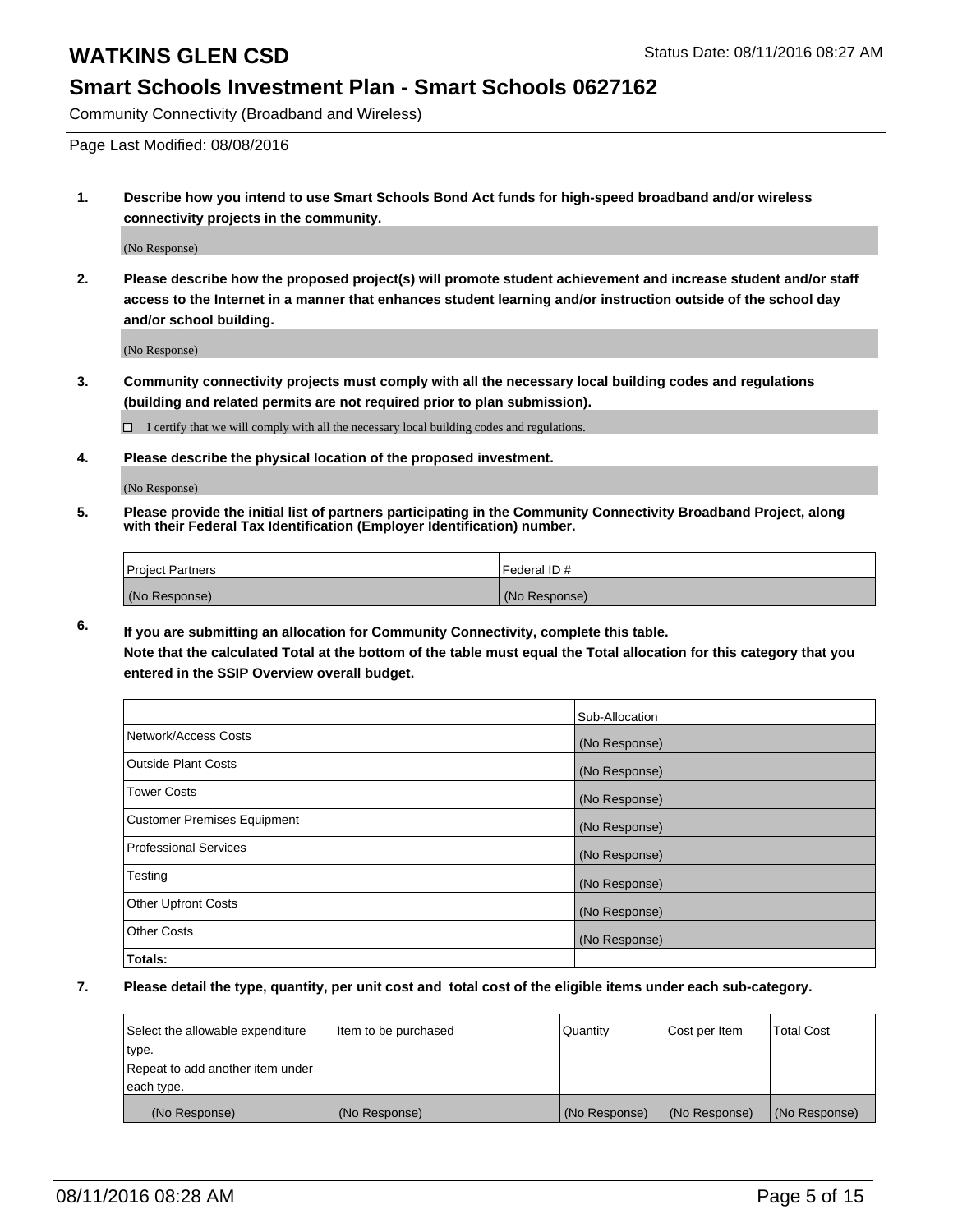### **Smart Schools Investment Plan - Smart Schools 0627162**

Classroom Learning Technology

Page Last Modified: 08/08/2016

**1. In order for students and faculty to receive the maximum benefit from the technology made available under the Smart Schools Bond Act, their school buildings must possess sufficient connectivity infrastructure to ensure that devices can be used during the school day. Smart Schools Investment Plans must demonstrate that sufficient infrastructure that meets the Federal Communications Commission's 100 Mbps per 1,000 students standard currently exists in the buildings where new devices will be deployed, or is a planned use of a portion of Smart Schools Bond Act funds, or is under development through another funding source.**

**Smart Schools Bond Act funds used for technology infrastructure or classroom technology investments must increase the number of school buildings that meet or exceed the minimum speed standard of 100 Mbps per 1,000 students and staff within 12 months. This standard may be met on either a contracted 24/7 firm service or a "burstable" capability. If the standard is met under the burstable criteria, it must be:**

**1. Specifically codified in a service contract with a provider, and**

**2. Guaranteed to be available to all students and devices as needed, particularly during periods of high demand, such as computer-based testing (CBT) periods.**

**Please describe how your district already meets or is planning to meet this standard within 12 months of plan submission.**

The district currently has a 10 GB connection coming in, a 10GB connection between buildings and a 10Gb connection within the buildings.

- **1a. If a district believes that it will be impossible to meet this standard within 12 months, it may apply for a waiver of this requirement, as described on the Smart Schools website. The waiver must be filed and approved by SED prior to submitting this survey.**
	- By checking this box, you are certifying that the school district has an approved waiver of this requirement on file with the New York State  $\Box$ Education Department.

### **2. Connectivity Speed Calculator (Required)**

|                  | INumber of<br><b>Students</b> | Multiply by<br>100 Kbps | Divide by 1000 Current Speed<br>to Convert to<br>Required<br>Speed in Mb | lin Mb | Expected<br>Speed to be<br>Attained Within   Required<br>12 Months | <b>Expected Date</b><br>When<br>Speed Will be<br>Met |
|------------------|-------------------------------|-------------------------|--------------------------------------------------------------------------|--------|--------------------------------------------------------------------|------------------------------------------------------|
| Calculated Speed | 1.094                         | 109.400                 | 109.4                                                                    | 10000  | (No<br>Response)                                                   | (No<br>Response)                                     |

**3. If the district wishes to have students and staff access the Internet from wireless devices within the school building, or in close proximity to it, it must first ensure that it has a robust Wi-Fi network in place that has sufficient bandwidth to meet user demand.**

**Please describe how you have quantified this demand and how you plan to meet this demand.**

In 2013, the district embarked on a capital project which included a complete infrastructure upgrade complete with a wireless infrastructure designed for high capacity and high coverage. The district installed 176 Cisco 1140 Access Points which are the industry's most widely deployed 802.11n technology. They have the ability to connect at 802.11  $a/g/n$ .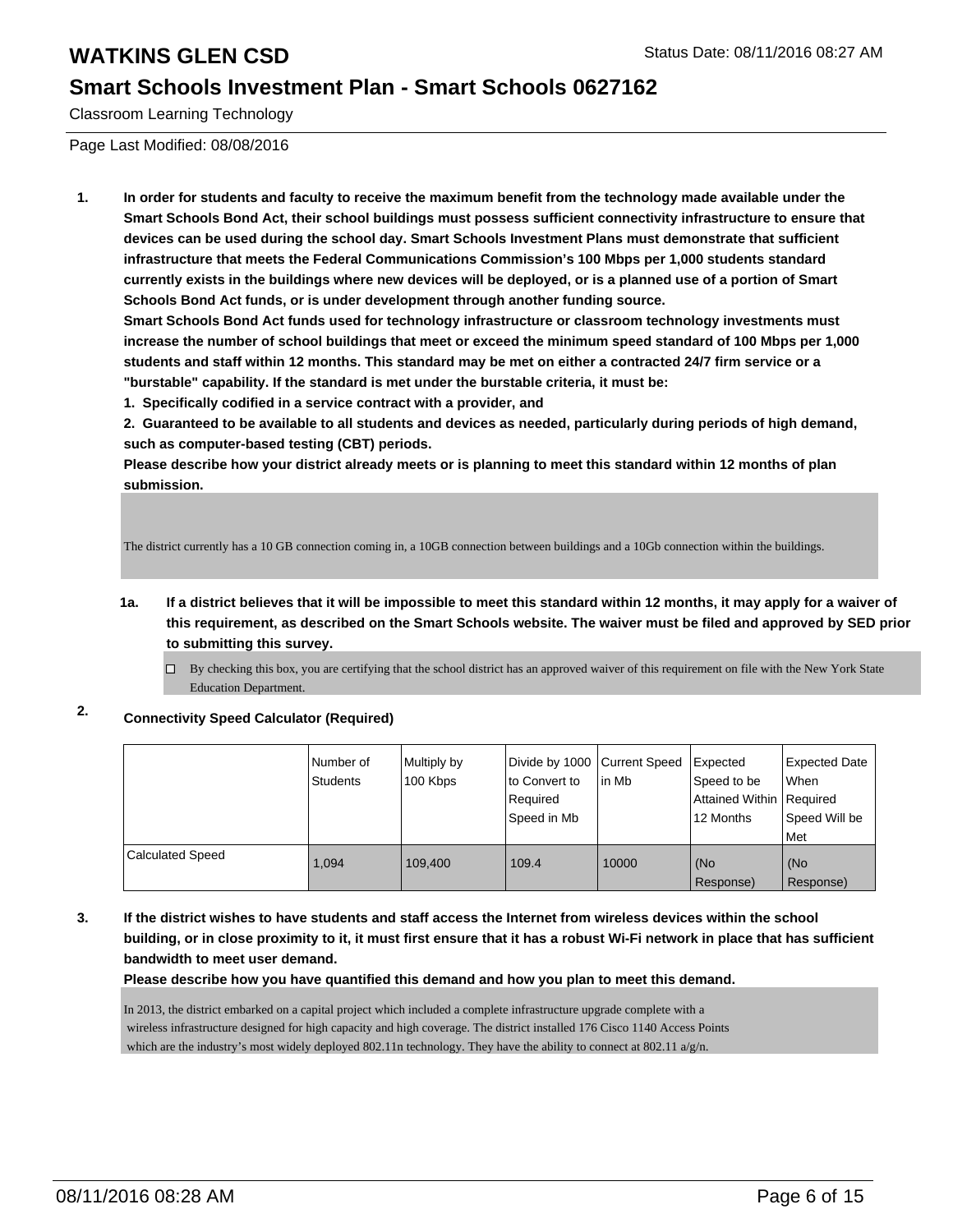### **Smart Schools Investment Plan - Smart Schools 0627162**

Classroom Learning Technology

Page Last Modified: 08/08/2016

**4. All New York State public school districts are required to complete and submit an Instructional Technology Plan survey to the New York State Education Department in compliance with Section 753 of the Education Law and per Part 100.12 of the Commissioner's Regulations.**

**Districts that include educational technology purchases as part of their Smart Schools Investment Plan must have a submitted and approved Instructional Technology Plan survey on file with the New York State Education Department.**

- By checking this box, you are certifying that the school district has an approved Instructional Technology Plan survey on file with the New York State Education Department.
- **5. Describe the devices you intend to purchase and their compatibility with existing or planned platforms or systems. Specifically address the adequacy of each facility's electrical, HVAC and other infrastructure necessary to install and support the operation of the planned technology.**

The devices we plan to purchase include:

- Interactive Whiteboards
- Laptop Computers
- Tablet Computers as Assistive Technology Devices for ELL Students
- BrailleNote Plus for Visually Impaired Students
- AV Rover 3D Projector Systems
- HP ZVR 3D System
- STEM Technology such as Virtual Welders, 3D printers and laser engravers.

All of these devices will be compatible with the districts existing infrastructure. There will be no additional electricity or HVAC needs to support the operation of the equipment other than our current infrastructure.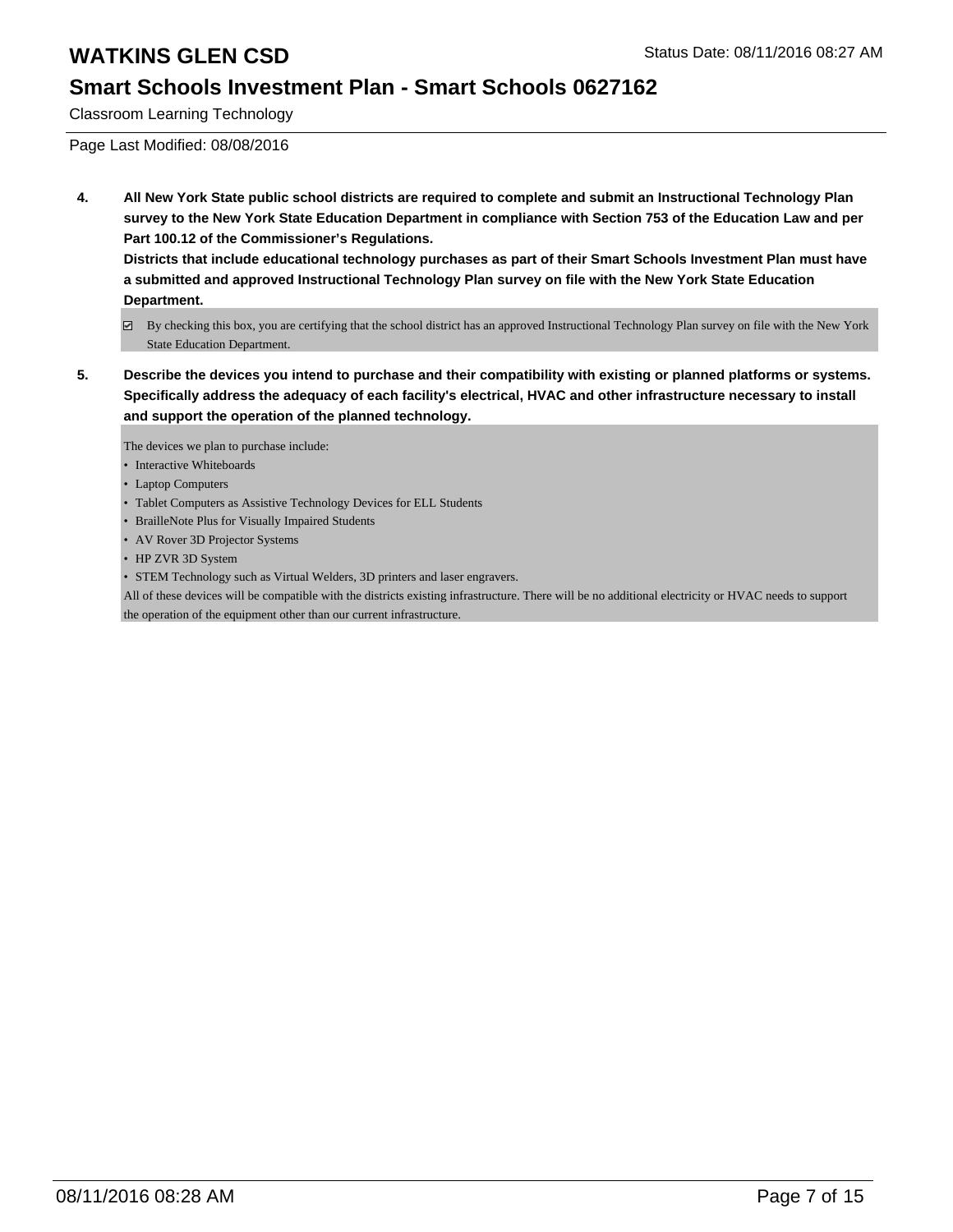### **Smart Schools Investment Plan - Smart Schools 0627162**

Classroom Learning Technology

Page Last Modified: 08/08/2016

- **6. Describe how the proposed technology purchases will:**
	- **> enhance differentiated instruction;**
	- **> expand student learning inside and outside the classroom;**
	- **> benefit students with disabilities and English language learners; and**
	- **> contribute to the reduction of other learning gaps that have been identified within the district.**

**The expectation is that districts will place a priority on addressing the needs of students who struggle to succeed in a rigorous curriculum. Responses in this section should specifically address this concern and align with the district's Instructional Technology Plan (in particular Question 2 of E. Curriculum and Instruction: "Does the district's instructional technology plan address the needs of students with disabilities to ensure equitable access to instruction, materials and assessments?" and Question 3 of the same section: "Does the district's instructional technology plan address the provision of assistive technology specifically for students with disabilities to ensure access to and participation in the general curriculum?"**

The district uses connectivity to the internet based resources residing on District and GST Boces servers. This includes content to subscribed resources such as subject specific software, textbook supportive access, apps and locally developed software. There is a conscious shift to web based tools to increase compatibility with the district mobile device initiative in which these funds will be used to supplement. In addition, we are reviewing free tools vs. subscription based tools. By using a variety of different technology tools in the classroom, it allows students to access a variety of tools that will help with differentiated instruction. The intent is to provide robust and easy access to a set of tools that foster common capabilities or skills described by multiple organizations/initiatives that define skills required for greater learning: ISTE standards, 21st Century Learning Skills, and the use of technology strategies to achieve greater rigor and relevance as defined by the International Center for Leadership in Education. The District will use local funding to train staff in the use of a comprehensive needs assessment for all students with disabilities. Both Special Education service providers and IT staff will be trained to better utilize assistive technologies (and technology tools, in general) for students with disabilities to fully access the general education curriculum. Currently, the technology budget provides for adaptive and special needs that are identified in student IEP's and 504 plans. However, Smart Schools money can be used to purchase additional devices based on the needs of the students. For example, a Braille Note device for visually impaired students can bridge the gap to allow participation in the general curriculum. In addition, we will purchase augmentative communication devices and software and provide sufficient laptops for use with accessible textbooks and voice activated software. We are also purchasing devices to provide individualized practice and drill intensive intervention strategies. ELL students will be provided with district owned laptops or tablets with specialized software for translation and drill. The Smart Schools money will be used to help supplement the already existing inventory of laptops/tablets that we currently possess. On these laptops, ELL students will work with web based tools to enhance their skills and be able to participate fully in the general curriculum. By contracting ELL services through GST BOCES we are able to stay abreast of new technology which may assist in their participation of general education curriculum.

#### **7. Where appropriate, describe how the proposed technology purchases will enhance ongoing communication with parents and other stakeholders and help the district facilitate technology-based regional partnerships, including distance learning and other efforts.**

The Technology purchases identified in the Smart Schools bond act will be placed directly in the classroom and will not directly impact communication with parents. However, with these funds allocated to classroom technology it allows the purchase and updating of technology tools used by teachers which allow direct communication with parents and other stakeholders. The technology purchases will allow us to continue our efforts of having up-to-date technological resources along with supporting our existing regional partnerships we have in regards to STEM technology, Mandarin Chinese classes and our ACE program.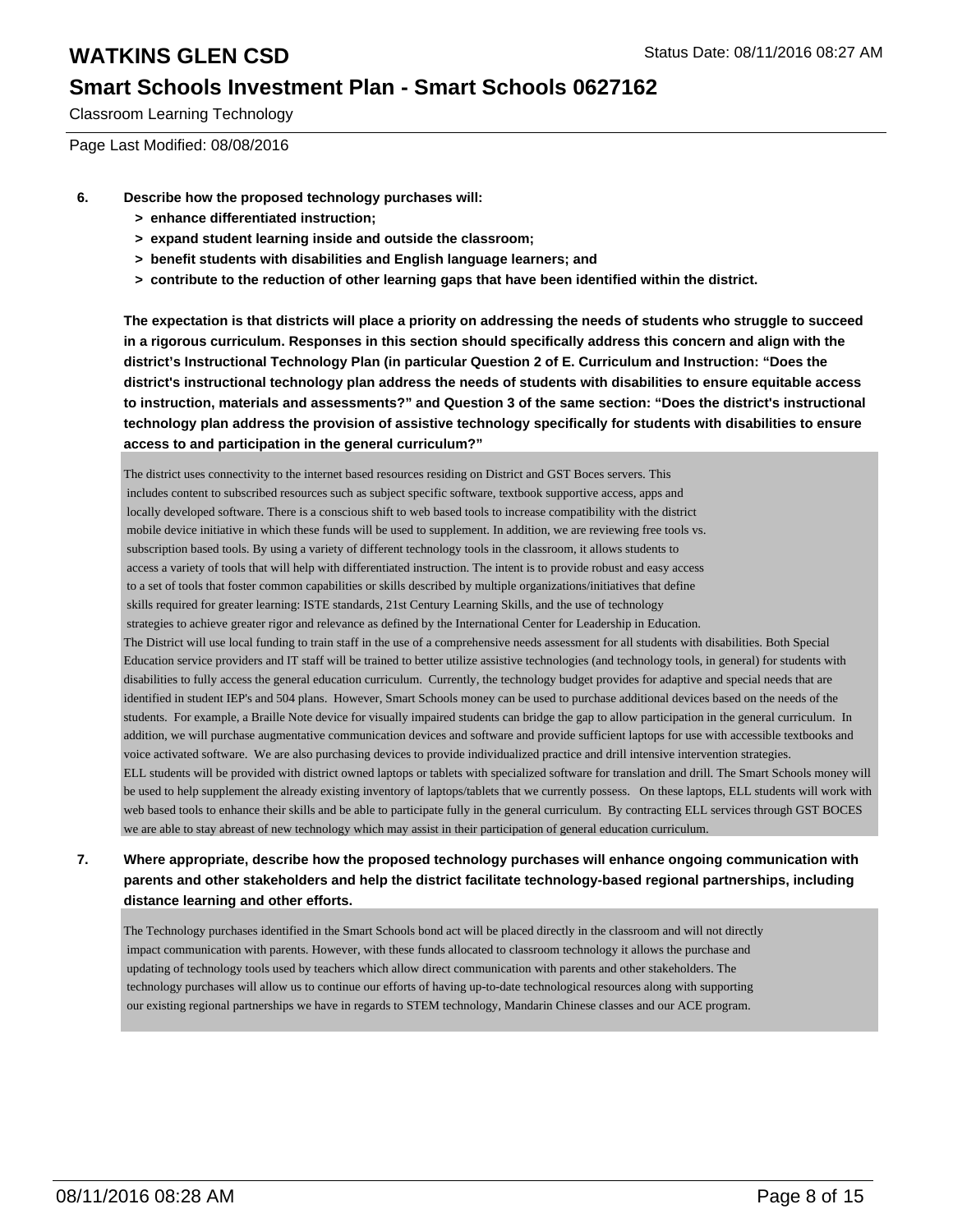### **Smart Schools Investment Plan - Smart Schools 0627162**

Classroom Learning Technology

Page Last Modified: 08/08/2016

#### **8. Describe the district's plan to provide professional development to ensure that administrators, teachers and staff can employ the technology purchased to enhance instruction successfully.**

**Note: This response should be aligned and expanded upon in accordance with your district's response to Question 1 of F. Professional Development of your Instructional Technology Plan: "Please provide a summary of professional development offered to teachers and staff, for the time period covered by this plan, to support technology to enhance teaching and learning. Please include topics, audience and method of delivery within your summary."**

The district will continue to offer professional development topics in a variety of different formats and subjects through the use of online and in-classroom training and labs, Regional Model Schools Technology Workshops, Regional Schools Improvement Program and district initiatives in a variety of technology topics.

| Topic                                                                                                                                                                                                                                                                                                                    | Audience     | Delivery Method                                                            |
|--------------------------------------------------------------------------------------------------------------------------------------------------------------------------------------------------------------------------------------------------------------------------------------------------------------------------|--------------|----------------------------------------------------------------------------|
| Annual Technology Kickoff to include topics<br>of Student Data Privacy, Using Online<br>Resources, Management tools and<br>Cyberbullying                                                                                                                                                                                 | <b>PK-12</b> | In Person                                                                  |
| Professional Development for Special Education<br>tools, Response to Intervention and Career<br>Planning using IEP Direct, Guidance Direct<br>(CDOS), RTI Director                                                                                                                                                       | <b>PK-12</b> | In Person                                                                  |
| Online and District initiative courses including<br>the following topics: Common Core,<br>Differentiated Instruction, STEM, Flipped<br>Classroom, Creating Instructional Videos,<br>ActivInspire,<br>Flipcharts, Developing Webquests with<br>Rigor/Relevance,<br>Digital Literacy and Common Core Skills with<br>Edmodo | <b>PK-12</b> | In Person and online, workshop development<br>peer mentoring and coaching. |
| Regional School Improvement including the<br>following topics:<br>Examining Social Studies Framework and<br>Toolkits, Integrating Literacy Standards                                                                                                                                                                     | <b>PK-12</b> | In Person Workshop Development, Peer<br>Mentoring and Coaching             |
| Regional Model Schools Technology PD<br>Workshops- Calendar, including the following<br>topics:<br>Office 365<br>Technology to Support Close Reading<br><b>Toolbox Pro</b><br>Pizazz with Prezi<br>SnagIT<br><b>Power Point</b>                                                                                          | <b>PK-12</b> | In Person Workshop Development, Peer<br>Mentoring and Coaching             |
| Open Lab Technology Sessions with<br>Instructional Technology Specialists per teacher<br>requests including the following topics:<br><b>Toolbox Pro</b><br><b>OneNote Classroom Creator</b><br><b>Twitter for PD</b>                                                                                                     | PK-12        | Workshop Demonstration, Coaching                                           |

08/11/2016 08:28 AM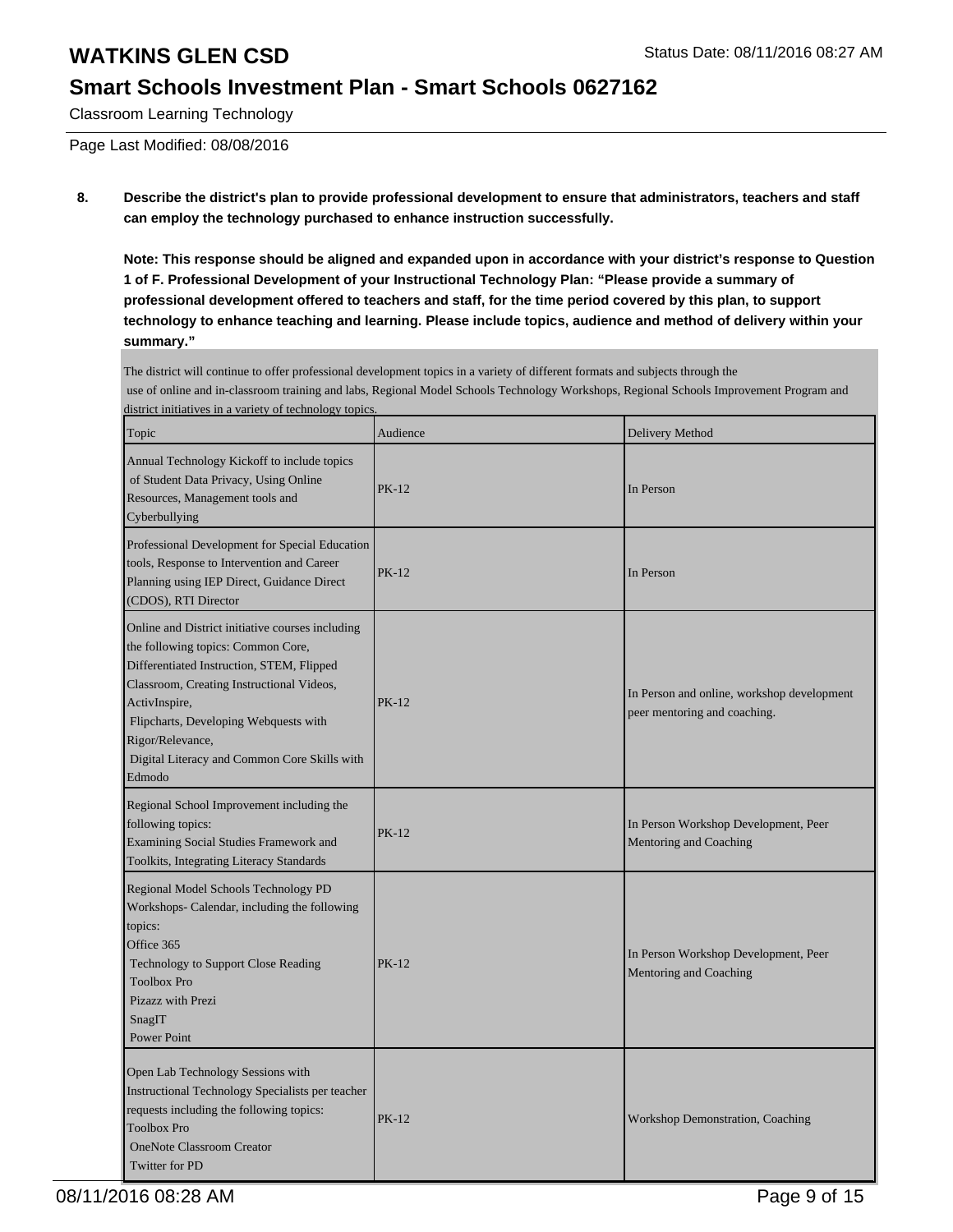### **Smart Schools Investment Plan - Smart Schools 0627162**

Classroom Learning Technology

Page Last Modified: 08/08/2016

| Symbaloo              |  |
|-----------------------|--|
| Renaissance Place     |  |
| Safari Montage        |  |
| A+ Educators-TargetEd |  |
| NewsEla               |  |

**9. Districts must contact the SUNY/CUNY teacher preparation program that supplies the largest number of the district's new teachers to request advice on innovative uses and best practices at the intersection of pedagogy and educational technology.**

 $\boxtimes$  By checking this box, you certify that you have contacted the SUNY/CUNY teacher preparation program that supplies the largest number of your new teachers to request advice on these issues.

**9a. Please enter the name of the SUNY or CUNY Institution that you contacted.**

SUNY Cortland

**9b. Enter the primary Institution phone number.**

607-753-5528

**9c. Enter the name of the contact person with whom you consulted and/or will be collaborating with on innovative uses of technology and best practices.**

Dr. Christine Widdall

**10. A district whose Smart Schools Investment Plan proposes the purchase of technology devices and other hardware must account for nonpublic schools in the district.**

**Are there nonpublic schools within your school district?**

Yes

 $\blacksquare$  No

**11. Nonpublic Classroom Technology Loan Calculator**

**The Smart Schools Bond Act provides that any Classroom Learning Technology purchases made using Smart Schools funds shall be lent, upon request, to nonpublic schools in the district. However, no school district shall be required to loan technology in amounts greater than the total obtained and spent on technology pursuant to the Smart Schools Bond Act and the value of such loan may not exceed the total of \$250 multiplied by the nonpublic school enrollment in the base year at the time of enactment. See:**

**http://www.p12.nysed.gov/mgtserv/smart\_schools/docs/Smart\_Schools\_Bond\_Act\_Guidance\_04.27.15\_Final.pdf.**

|                                       | 1. Classroom<br>Technology<br>Sub-allocation | 2. Public<br>Enrollment<br>$(2014-15)$ | 3. Nonpublic<br>l Enrollment<br>$(2014 - 15)$ | l 4. Sum of<br>Public and<br>Nonpublic<br>l Enrollment | 5. Total Per<br>Pupil Sub-<br>lallocation                                                     | 6. Total<br>Nonpublic Loan<br>Amount |
|---------------------------------------|----------------------------------------------|----------------------------------------|-----------------------------------------------|--------------------------------------------------------|-----------------------------------------------------------------------------------------------|--------------------------------------|
| Calculated Nonpublic Loan<br>l Amount |                                              |                                        |                                               |                                                        | (No Response)   (No Response)   (No Response)   (No Response)   (No Response)   (No Response) |                                      |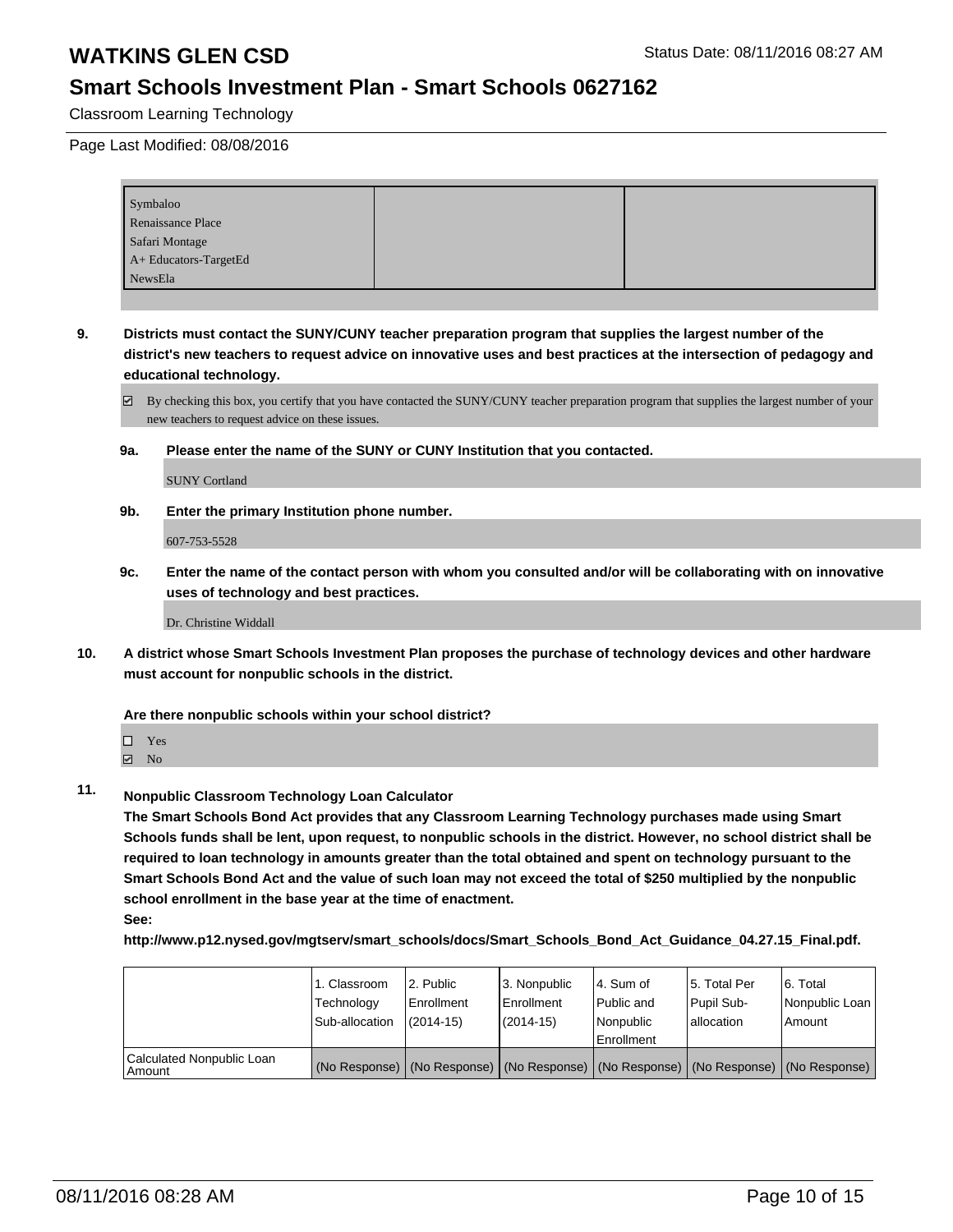### **Smart Schools Investment Plan - Smart Schools 0627162**

Classroom Learning Technology

Page Last Modified: 08/08/2016

**12. To ensure the sustainability of technology purchases made with Smart Schools funds, districts must demonstrate a long-term plan to maintain and replace technology purchases supported by Smart Schools Bond Act funds. This sustainability plan shall demonstrate a district's capacity to support recurring costs of use that are ineligible for Smart Schools Bond Act funding such as device maintenance, technical support, Internet and wireless fees, maintenance of hotspots, staff professional development, building maintenance and the replacement of incidental items. Further, such a sustainability plan shall include a long-term plan for the replacement of purchased devices and equipment at the end of their useful life with other funding sources.**

 $\boxtimes$  By checking this box, you certify that the district has a sustainability plan as described above.

**13. Districts must ensure that devices purchased with Smart Schools Bond funds will be distributed, prepared for use, maintained and supported appropriately. Districts must maintain detailed device inventories in accordance with generally accepted accounting principles.**

 $\boxtimes$  By checking this box, you certify that the district has a distribution and inventory management plan and system in place.

**14. If you are submitting an allocation for Classroom Learning Technology complete this table. Note that the calculated Total at the bottom of the table must equal the Total allocation for this category that you entered in the SSIP Overview overall budget.**

|                         | Sub-Allocation |
|-------------------------|----------------|
| Interactive Whiteboards | 50,000         |
| Computer Servers        | $\Omega$       |
| Desktop Computers       | $\Omega$       |
| Laptop Computers        | 202,500        |
| <b>Tablet Computers</b> | 13,000         |
| Other Costs             | 262,000        |
| Totals:                 | 527,500.00     |

| Select the allowable expenditure | Item to be Purchased        | Quantity | Cost per Item | <b>Total Cost</b> |
|----------------------------------|-----------------------------|----------|---------------|-------------------|
| type.                            |                             |          |               |                   |
| Repeat to add another item under |                             |          |               |                   |
| each type.                       |                             |          |               |                   |
| Interactive Whiteboards          | Interactive Whiteboards     | 20       | 2,500         | 50,000            |
| <b>Laptop Computers</b>          | Dell Latitude 2 in 1        | 162      | 1,250         | 202,500           |
| <b>Other Costs</b>               | AV Rover 3D projectors cart | 3        | 14,000        | 42,000            |
| <b>Other Costs</b>               | <b>Virtual Welder</b>       | 5        | 19,250        | 96,250            |
| <b>Other Costs</b>               | <b>3D Printer</b>           | 2        | 17,400        | 34,800            |
| <b>Other Costs</b>               | Laser Engraver              | 2        | 34,550        | 69,100            |
| <b>Other Costs</b>               | <b>BrailleNote Plus</b>     | 2        | 6,000         | 12,000            |
| <b>Tablet Computers</b>          | Samsung Galaxy Tab for ELL  | 26       | 500           | 13,000            |
| <b>Other Costs</b>               | HP ZVR 3D System            | 2        | 3,925         | 7,850             |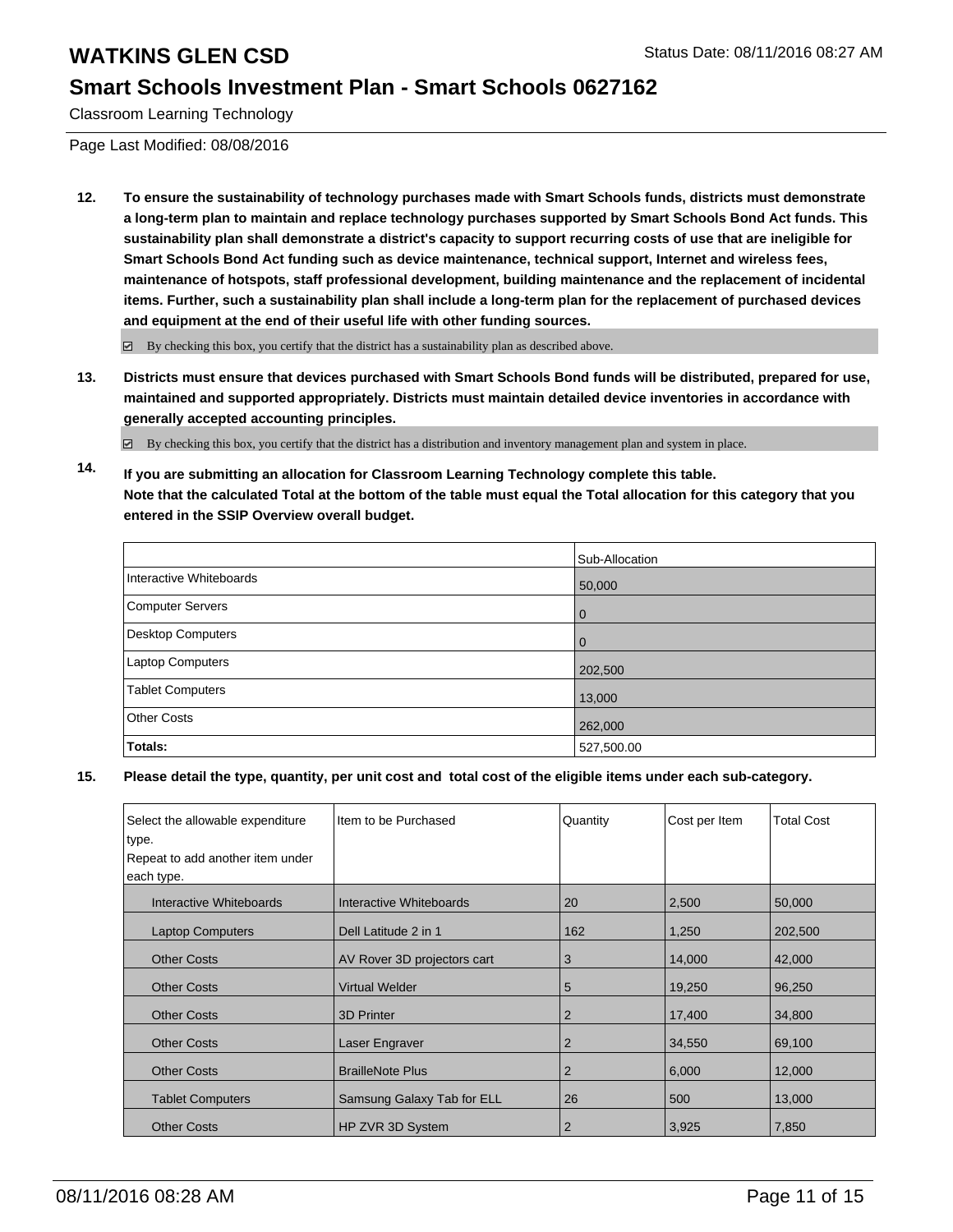### **Smart Schools Investment Plan - Smart Schools 0627162**

Pre-Kindergarten Classrooms

Page Last Modified: 08/08/2016

**1. Provide information regarding how and where the district is currently serving pre-kindergarten students and justify the need for additional space with enrollment projections over 3 years.**

(No Response)

- **2. Describe the district's plan to construct, enhance or modernize education facilities to accommodate prekindergarten programs. Such plans must include:**
	- **Specific descriptions of what the district intends to do to each space;**
	- **An affirmation that pre-kindergarten classrooms will contain a minimum of 900 square feet per classroom;**
	- **The number of classrooms involved;**
	- **The approximate construction costs per classroom; and**
	- **Confirmation that the space is district-owned or has a long-term lease that exceeds the probable useful life of the improvements.**

(No Response)

**3. Smart Schools Bond Act funds may only be used for capital construction costs. Describe the type and amount of additional funds that will be required to support ineligible ongoing costs (e.g. instruction, supplies) associated with any additional pre-kindergarten classrooms that the district plans to add.**

(No Response)

**4. All plans and specifications for the erection, repair, enlargement or remodeling of school buildings in any public school district in the State must be reviewed and approved by the Commissioner. Districts that plan capital projects using their Smart Schools Bond Act funds will undergo a Preliminary Review Process by the Office of Facilities Planning.**

| <b>Project Number</b> |  |
|-----------------------|--|
| (No Response)         |  |

**5. If you have made an allocation for Pre-Kindergarten Classrooms, complete this table.**

**Note that the calculated Total at the bottom of the table must equal the Total allocation for this category that you entered in the SSIP Overview overall budget.**

|                                          | Sub-Allocation |
|------------------------------------------|----------------|
| Construct Pre-K Classrooms               | (No Response)  |
| Enhance/Modernize Educational Facilities | (No Response)  |
| <b>Other Costs</b>                       | (No Response)  |
| Totals:                                  |                |

| Select the allowable expenditure | litem to be purchased | Quantity      | Cost per Item | <b>Total Cost</b> |
|----------------------------------|-----------------------|---------------|---------------|-------------------|
| type.                            |                       |               |               |                   |
| Repeat to add another item under |                       |               |               |                   |
| each type.                       |                       |               |               |                   |
| (No Response)                    | (No Response)         | (No Response) | (No Response) | (No Response)     |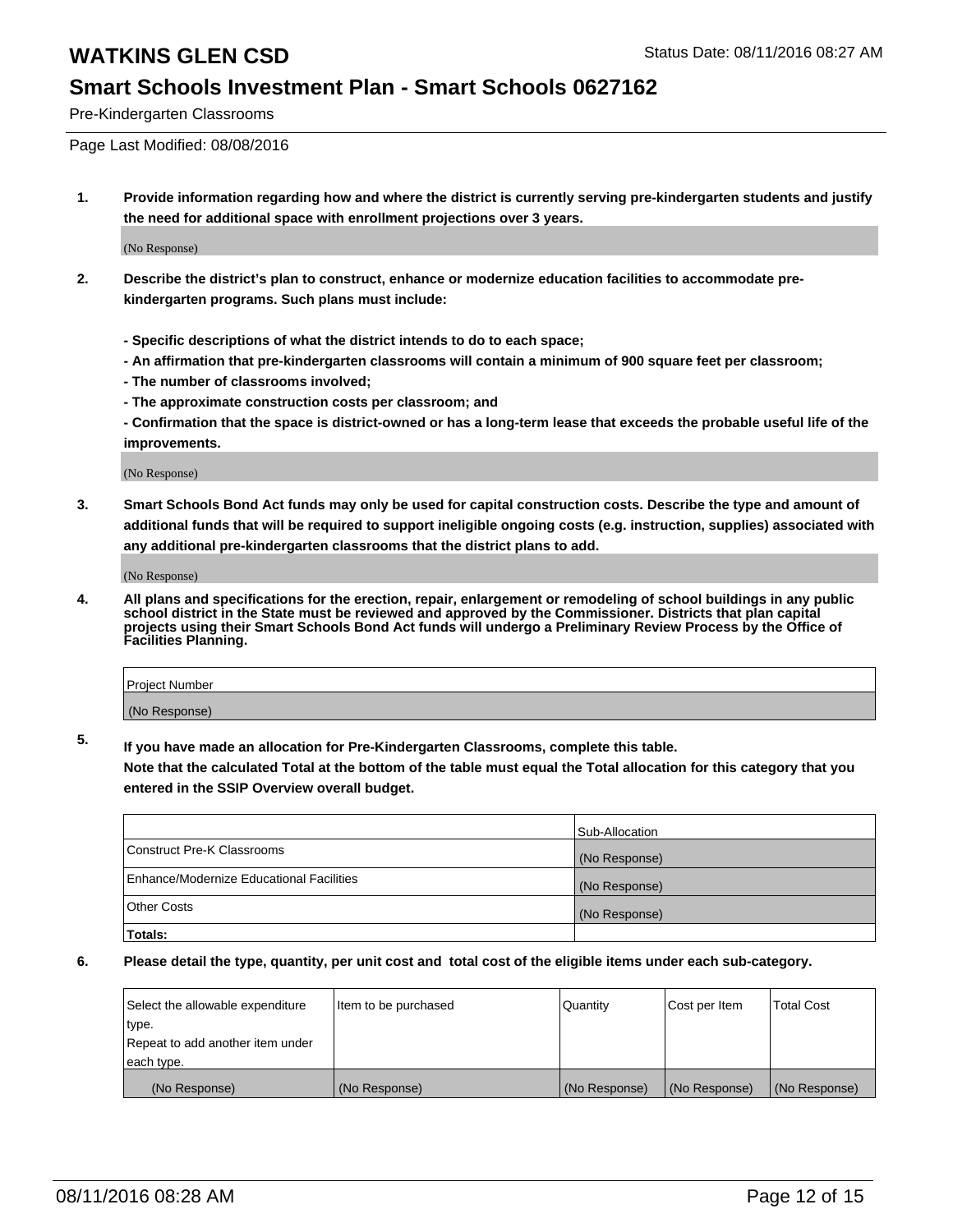### **Smart Schools Investment Plan - Smart Schools 0627162**

Replace Transportable Classrooms

Page Last Modified: 08/08/2016

**1. Describe the district's plan to construct, enhance or modernize education facilities to provide high-quality instructional space by replacing transportable classrooms.**

(No Response)

**2. All plans and specifications for the erection, repair, enlargement or remodeling of school buildings in any public school district in the State must be reviewed and approved by the Commissioner. Districts that plan capital projects using their Smart Schools Bond Act funds will undergo a Preliminary Review Process by the Office of Facilities Planning.**

| <b>Project Number</b> |  |
|-----------------------|--|
| (No Response)         |  |

**3. For large projects that seek to blend Smart Schools Bond Act dollars with other funds, please note that Smart Schools Bond Act funds can be allocated on a pro rata basis depending on the number of new classrooms built that directly replace transportable classroom units.**

**If a district seeks to blend Smart Schools Bond Act dollars with other funds describe below what other funds are being used and what portion of the money will be Smart Schools Bond Act funds.**

(No Response)

**4. If you have made an allocation for Replace Transportable Classrooms, complete this table. Note that the calculated Total at the bottom of the table must equal the Total allocation for this category that you entered in the SSIP Overview overall budget.**

|                                                | Sub-Allocation |
|------------------------------------------------|----------------|
| Construct New Instructional Space              | (No Response)  |
| Enhance/Modernize Existing Instructional Space | (No Response)  |
| Other Costs                                    | (No Response)  |
| Totals:                                        |                |

| Select the allowable expenditure | Item to be purchased | Quantity      | Cost per Item | <b>Total Cost</b> |
|----------------------------------|----------------------|---------------|---------------|-------------------|
| type.                            |                      |               |               |                   |
| Repeat to add another item under |                      |               |               |                   |
| each type.                       |                      |               |               |                   |
| (No Response)                    | (No Response)        | (No Response) | (No Response) | (No Response)     |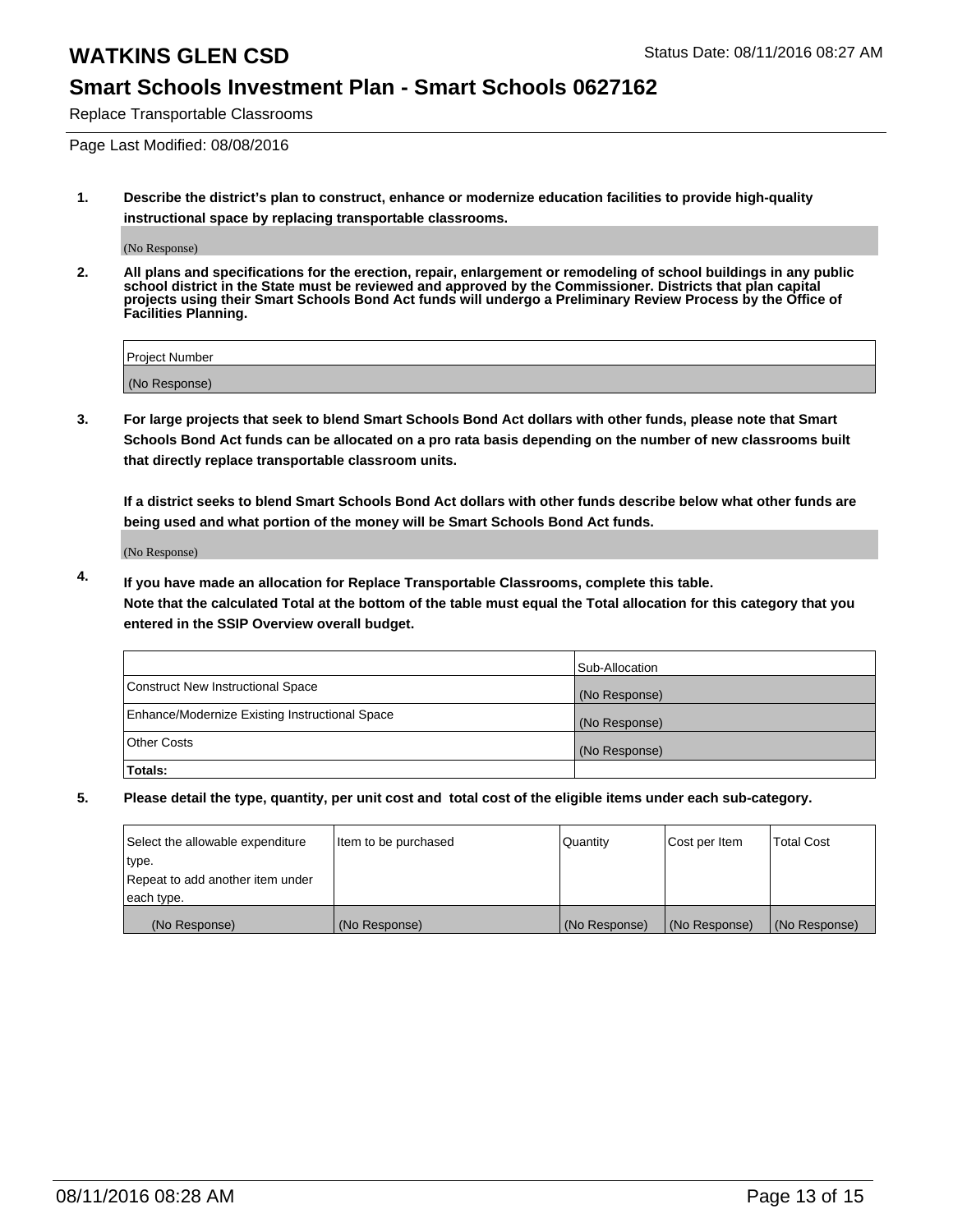### **Smart Schools Investment Plan - Smart Schools 0627162**

High-Tech Security Features

Page Last Modified: 08/08/2016

**1. Describe how you intend to use Smart Schools Bond Act funds to install high-tech security features in school buildings and on school campuses.**

(No Response)

**2. All plans and specifications for the erection, repair, enlargement or remodeling of school buildings in any public school district in the State must be reviewed and approved by the Commissioner. Districts that plan capital projects using their Smart Schools Bond Act funds will undergo a Preliminary Review Process by the Office of Facilities Planning.** 

| Project Number |  |
|----------------|--|
| (No Response)  |  |

**3. Was your project deemed eligible for streamlined Review?**

| П | Yes |  |
|---|-----|--|
| П | Nο  |  |

**4. Include the name and license number of the architect or engineer of record.**

| Name          | License Number |
|---------------|----------------|
| (No Response) | (No Response)  |

**5. If you have made an allocation for High-Tech Security Features, complete this table.**

**Note that the calculated Total at the bottom of the table must equal the Total allocation for this category that you entered in the SSIP Overview overall budget.**

|                                                      | Sub-Allocation |
|------------------------------------------------------|----------------|
| Capital-Intensive Security Project (Standard Review) | (No Response)  |
| <b>Electronic Security System</b>                    | (No Response)  |
| <b>Entry Control System</b>                          | (No Response)  |
| Approved Door Hardening Project                      | (No Response)  |
| <b>Other Costs</b>                                   | (No Response)  |
| Totals:                                              |                |

| Select the allowable expenditure | litem to be purchased | Quantity      | Cost per Item | <b>Total Cost</b> |
|----------------------------------|-----------------------|---------------|---------------|-------------------|
| type.                            |                       |               |               |                   |
| Repeat to add another item under |                       |               |               |                   |
| each type.                       |                       |               |               |                   |
| (No Response)                    | (No Response)         | (No Response) | (No Response) | (No Response)     |